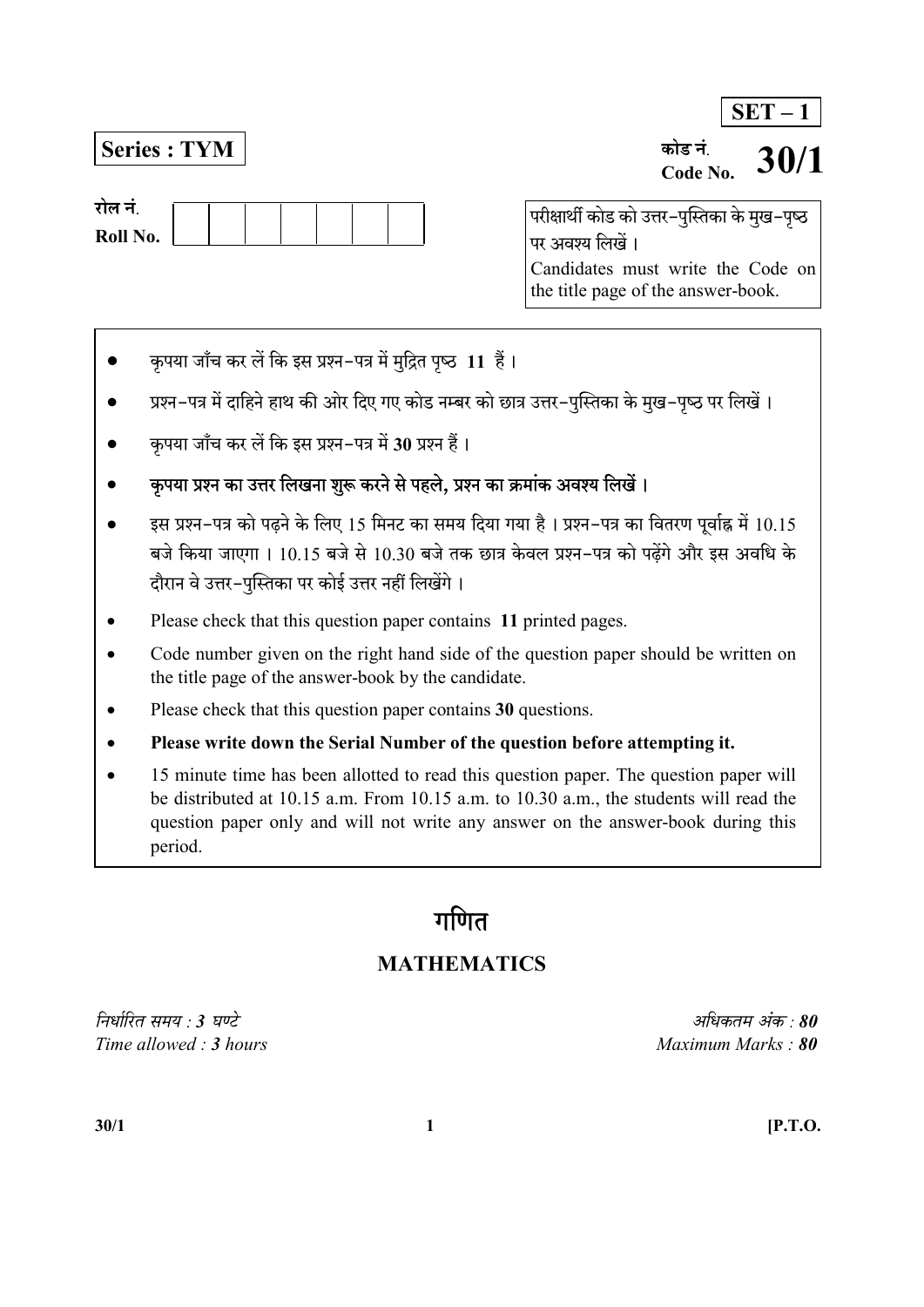

- (i) सभी प्रश्न अनिवार्य हैं ।
- (ii) इस प्रश्न-पत्र में 30 प्रश्न हैं जो चार खण्डों अ. ब. स और द में विभाजित हैं ।
- (iii) खण्ड अ में **एक–एक** अंक वाले 6 प्रश्न हैं । खण्ड ब में 6 प्रश्न हैं जिनमें से प्रत्येक 2 अंक का है । खण्ड स में 10 प्रश्न तीन–तीन अंकों के हैं । खण्ड द में 8 प्रश्न हैं जिनमें से प्रत्येक 4 अंक का है ।
- (iv) प्रश्न–पत्र में कोई समग्र विकल्प नहीं है । तथापि 3 अंको वाले 4 प्रश्नों में और 4 अंकों वाले 3 प्रश्नों में आंतरिक विकल्प प्रदान किए गए हैं । ऐसे प्रश्नों में आपको दिए गए विकल्पों में से केवल **एक** प्रश्न ही करना है।
- (v) कैलकुलेटर के प्रयोग की अनुमति **नहीं** है ।

# General Instructions :

- (i) All questions are compulsory.
- (ii) This question paper consists of 30 questions divided into four sections A, B, C and D.
- (iii) Section A contains 6 questions of 1 mark each. Section B contains 6 questions of 2 marks each, Section C contains 10 questions of 3 marks each. Section D contains 8 questions of 4 marks each.
- $(iv)$  There is no overall choice. However, an internal choice has been provided in four questions of 3 marks each and 3 questions of 4 marks each. You have to attempt only one of the alternatives in all such questions.
- $(v)$  Use of calculator is **not** permitted.

#### खण्ड – अ

# SECTION – A

प्रश्न संख्या 1 से 6 तक प्रत्येक प्रश्न 1 अंक का है।

Question numbers 1 to 6 carry 1 mark each.

1. यदि  $x = 3$ , द्विघातीय समीकरण  $x^2 - 2kx - 6 = 0$  का एक मूल है, तो  $k$  का मान ज्ञात कीजिए ।

If  $x = 3$  is one root of the quadratic equation  $x^2 - 2kx - 6 = 0$ , then find the value of k.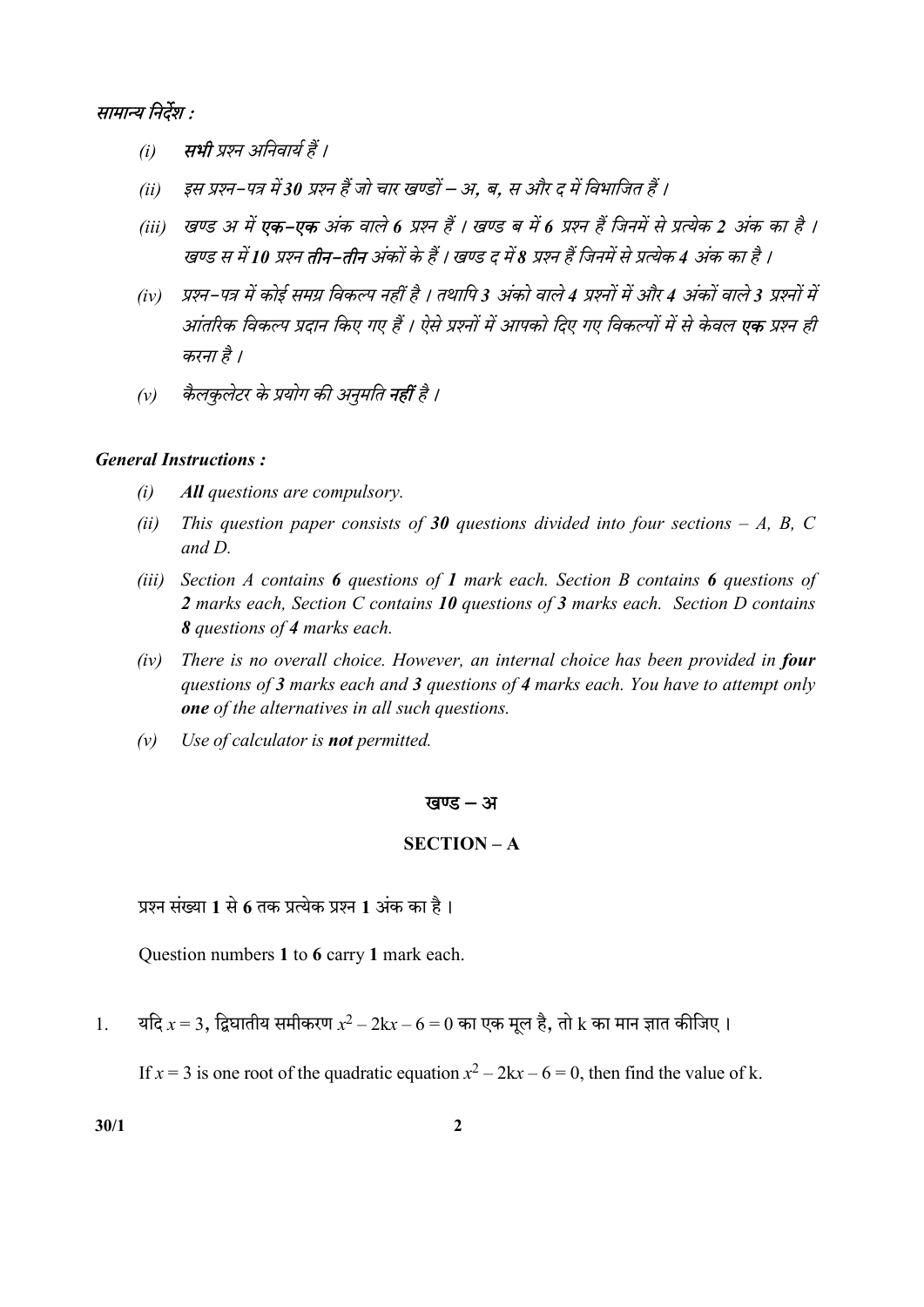- 2. छोटी से छोटी अभाज्य संख्या तथा छोटी से छोटी भाज्य संख्या का म.स. (HCF) क्या है ? What is the HCF of smallest prime number and the smallest composite number ?
- 3. एक बिंद  $P(x, y)$  की मूल बिंद से दरी ज्ञात कीजिए।

Find the distance of a point  $P(x, y)$  from the origin.

4. यदि एक समांतर श्रेढ़ी का सार्व–अंतर (d) = – 4 तथा सातवाँ पद (a<sub>7</sub>) = 4 है, तो श्रेढ़ी का प्रथम पद ज्ञात कीजिए।

In an AP, if the common difference (d) = -4, and the seventh term  $(a_7)$  is 4, then find the first term.

5.  $(\cos^2 67^\circ - \sin^2 23^\circ)$  का मान क्या है ?

What is the value of  $(\cos^2 67^\circ - \sin^2 23^\circ)$ ?

6. दिया है कि  $\Delta \, \text{ABC} \sim \Delta \, \text{PQR}$  है, यदि  $\frac{\text{AB}}{\text{PQ}}$  = 1  $\frac{1}{3}$  है, तो <sub>सेन्नफल  $\Delta$  ABC<br> $\frac{1}{3}$  है, तो <sub>सेन्नफल  $\Delta$  PQR</sub></sub>

Given  $\triangle$  ABC ~  $\triangle$  PQR, if  $\frac{AB}{PQ}$  = 1  $\frac{1}{3}$ , then find  $\frac{\text{ar } \Delta \text{ ABC}}{\text{ar } \Delta \text{ PQR}}$ .

#### खण्ड $-$ ब

### SECTION – B

प्रश्न संख्या 7 से 12 तक प्रत्येक प्रश्न 2 अंक का हैं।

Question numbers 7 to 12 carry 2 marks each.

7. दिया है कि  $\sqrt{2}$  अपरिमेय संख्या है, तो सिद्ध कीजिए कि  $(5+3\sqrt{2})$  एक अपरिमेय संख्या है। Given that  $\sqrt{2}$  is irrational, prove that  $(5 + 3\sqrt{2})$  is an irrational number.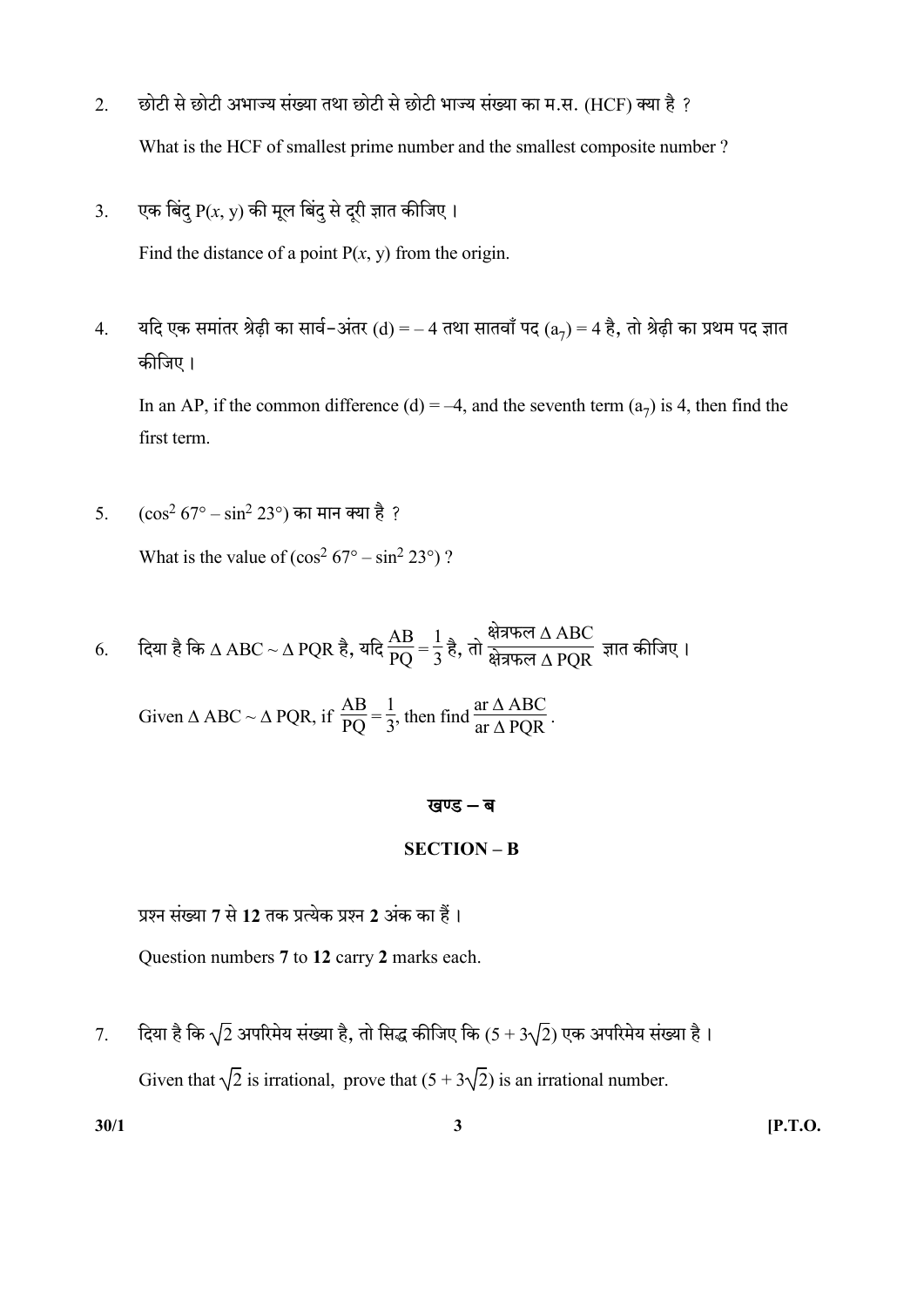8. आकृति-1 में, ABCD एक आयत है।  $x$  तथा  $y$  के मान ज्ञात कीजिए।



In Fig. 1, ABCD is a rectangle. Find the values of  $x$  and  $y$ .



 $9.$  3 के प्रथम 8 गुणजों का योग ज्ञात कीजिए।

Find the sum of first 8 multiples of 3.

10. वह अनुपात ज्ञात कीजिए जिसमें बिंदु P(4, m), बिंदुओं A(2, 3) तथा B(6, -3) को मिलाने वाले रेखाखण्ड को विभाजित करता है। अतः m का मान ज्ञात कीजिए।

Find the ratio in which  $P(4, m)$  divides the line segment joining the points  $A(2, 3)$  and  $B(6, -3)$ . Hence find m.

- 11. दो विभिन्न पासों को एक साथ उछाला गया। निम्न के आने की प्रायिकता ज्ञात कीजिए :
	- (i)
	- (ii) दोनों पासों पर आई संख्याओं का योग 10 आना।

Two different dice are tossed together. Find the probability :

- (i) of getting a doublet
- (ii) of getting a sum 10, of the numbers on the two dice.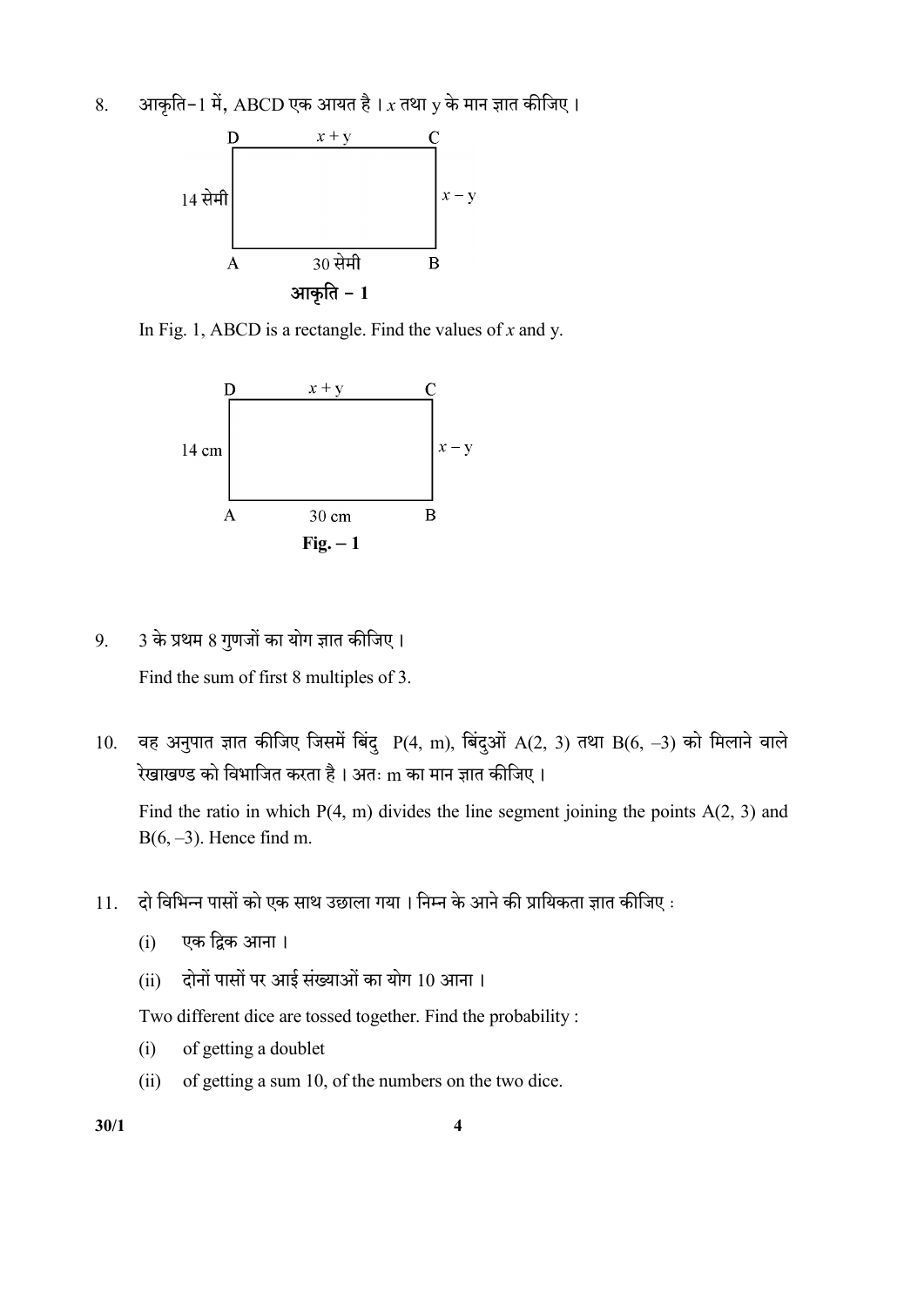12. 1 और 100 के बीच की संख्याओं में से यादृच्छया एक संख्या चुनी गई। प्रायिकता ज्ञात कीजिए कि यह मंख्या

- (i) 8
- $(ii)$   $8$  से भाज्य नहीं है।

An integer is chosen at random between 1 and 100. Find the probability that it is :

- (i) divisible by 8.
- (ii) not divisible by 8.

#### खण्ड – स

#### SECTION – C

प्रश्न संख्या 13 से 22 तक प्रत्येक प्रश्न 3 अंक का है।

Question numbers 13 to 22 carry 3 marks each.

 $13.$  404 तथा 96 का म.स. (HCF) तथा ल.स. (LCM) ज्ञात कीजिए तथा निम्न का सत्यापन कीजिए :

 $HCF \times LCM =$ दोनों दी गई संख्याओं का गणनफल

Find HCF and LCM of 404 and 96 and verify that HCF  $\times$  LCM = Product of the two given numbers.

14. यदि बहुपद  $(2x^4 - 9x^3 + 5x^2 + 3x - 1)$  के दो शून्यक  $(2 + \sqrt{3})$  तथा  $(2 - \sqrt{3})$  हैं तो इसके सभी शून्यक ज्ञात कीजिए।

Find all zeroes of the polynomial  $(2x^4 - 9x^3 + 5x^2 + 3x - 1)$  if two of its zeroes are  $(2 + \sqrt{3})$  and  $(2 - \sqrt{3})$ .

 $15.$  यदि A(–2, 1), B(a, 0), C(4, b) तथा D(1, 2) एक समांतर चतुर्भुज ABCD के शीर्ष बिंदु हैं, तो a तथा b के मान ज्ञात कीजिए। अतः इस चतर्भज की भजाओं की लंबाइयाँ ज्ञात कीजिए।

#### अथवा

यदि A(–5, 7), B(– 4, –5), C(–1, – 6) तथा D(4, 5) एक चतुर्भुज ABCD के शीर्ष बिंदु हैं, तो चतुर्भुज ABCD का क्षेत्रफल ज्ञात कीजिए।

If  $A(-2, 1)$ ,  $B(a, 0)$ ,  $C(4, b)$  and  $D(1, 2)$  are the vertices of a parallelogram ABCD, find the values of a and b. Hence find the lengths of its sides.

#### OR

If  $A(-5, 7)$ ,  $B(-4, -5)$ ,  $C(-1, -6)$  and  $D(4, 5)$  are the vertices of a quadrilateral, find the area of the quadrilateral ABCD.

 $30/1$  [P.T.O.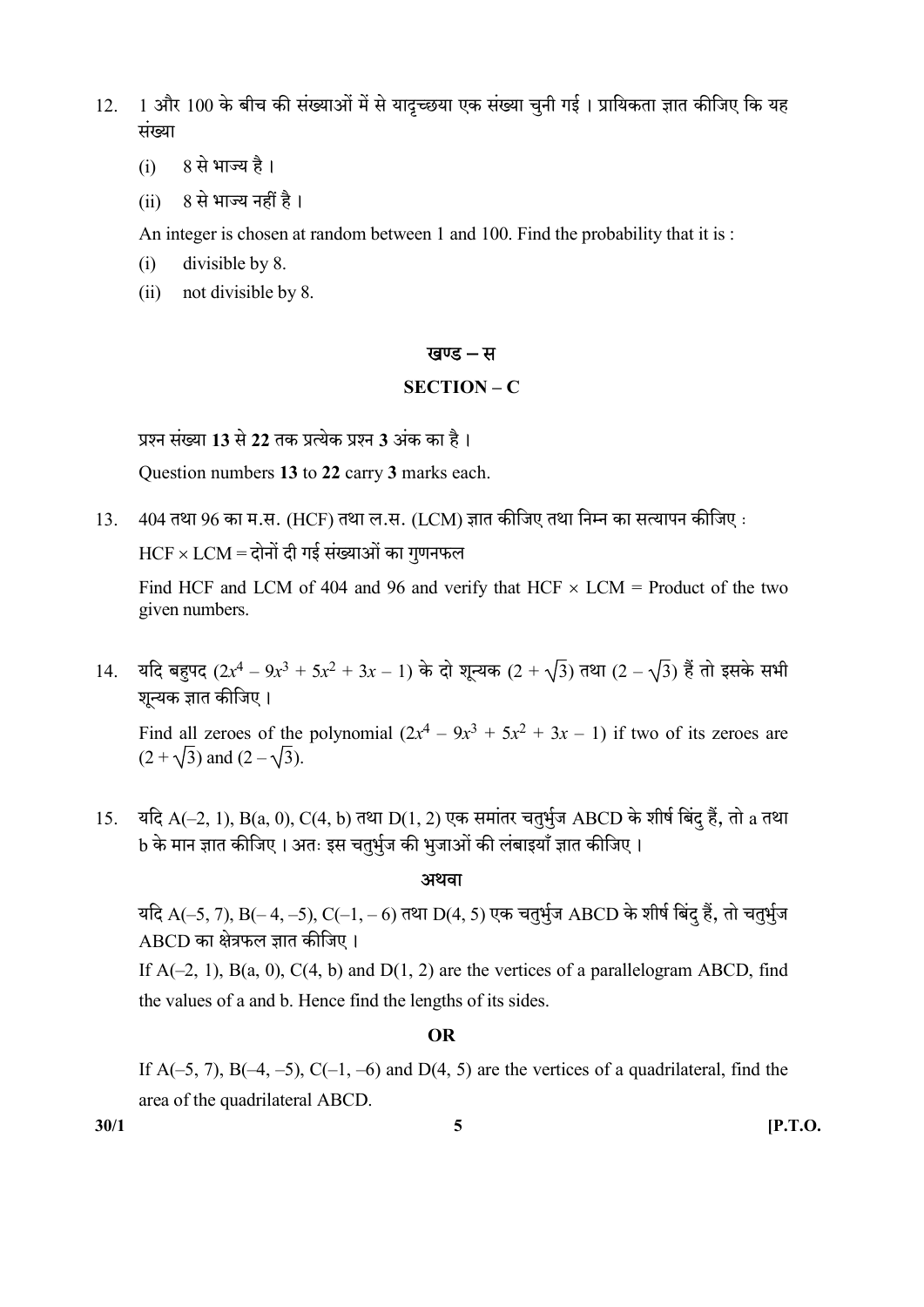16. एक वायुयान अपने निर्धारित समय से 30 मिनट के विलम्ब से चला। 1500 किलोमीटर की दूरी पर अपने गंतव्य पर ठीक समय पर पहुँचने के लिए इसे अपनी सामान्य चाल को 100 कि.मी./घंटा बढ़ाना पड़ा । वाययान की सामान्य चाल ज्ञात कीजिए।

 A plane left 30 minutes late than its scheduled time and in order to reach the destination 1500 km away in time, it had to increase its speed by 100 km/h from the usual speed. Find its usual speed.

17. सिद्ध कीजिए कि किसी वर्ग की एक भुजा पर बनाए गए समबाह त्रिभुज का क्षेत्रफल, इसके विकर्ण पर बनाए गए समबाह त्रिभुज के क्षेत्रफल का आधा होता है।

#### अथवा

यदि दो समरूप त्रिभूजों के क्षेत्रफल समान हों, तो सिद्ध कीजिए कि वह त्रिभूजें सर्वांगसम होती हैं।

 Prove that the area of an equilateral triangle described on one side of the square is equal to half the area of the equilateral triangle described on one of its diagonal.

**OR** OF THE STATE OF THE STATE OF THE STATE OF THE STATE OF THE STATE OF THE STATE OF THE STATE OF THE STATE OF THE STATE OF THE STATE OF THE STATE OF THE STATE OF THE STATE OF THE STATE OF THE STATE OF THE STATE OF THE ST

If the area of two similar triangles are equal, prove that they are congruent.

# 18. सिद्ध कीजिए कि एक बाह्य बिंद से वृत्त पर खींची गई स्पर्श–रेखाओं की लंबाइयाँ बराबर होती हैं।

Prove that the lengths of tangents drawn from an external point to a circle are equal.

19. 
$$
\sqrt{4} \tan \theta = 3 \, \frac{3}{6}, \, \pi \ln \left( \frac{4 \sin \theta - \cos \theta + 1}{4 \sin \theta + \cos \theta - 1} \right)
$$
 का मान ज्ञात कीजिए 1

अथवा

यदि  $\tan 2A = \cot (A - 18^{\circ})$ , जहाँ 2A एक न्यून कोण है, तो A का मान ज्ञात कीजिए।

If 4 tan  $\theta = 3$ , evaluate  $\frac{4 \sin \theta - \cos \theta + 1}{4 \sin \theta + \cos \theta - 1}$  $\frac{1 \sin \theta - \cos \theta + 1}{4 \sin \theta + \cos \theta - 1}$ 

#### OR

If tan  $2A = \cot(A - 18^{\circ})$ , where 2A is an acute angle, find the value of A.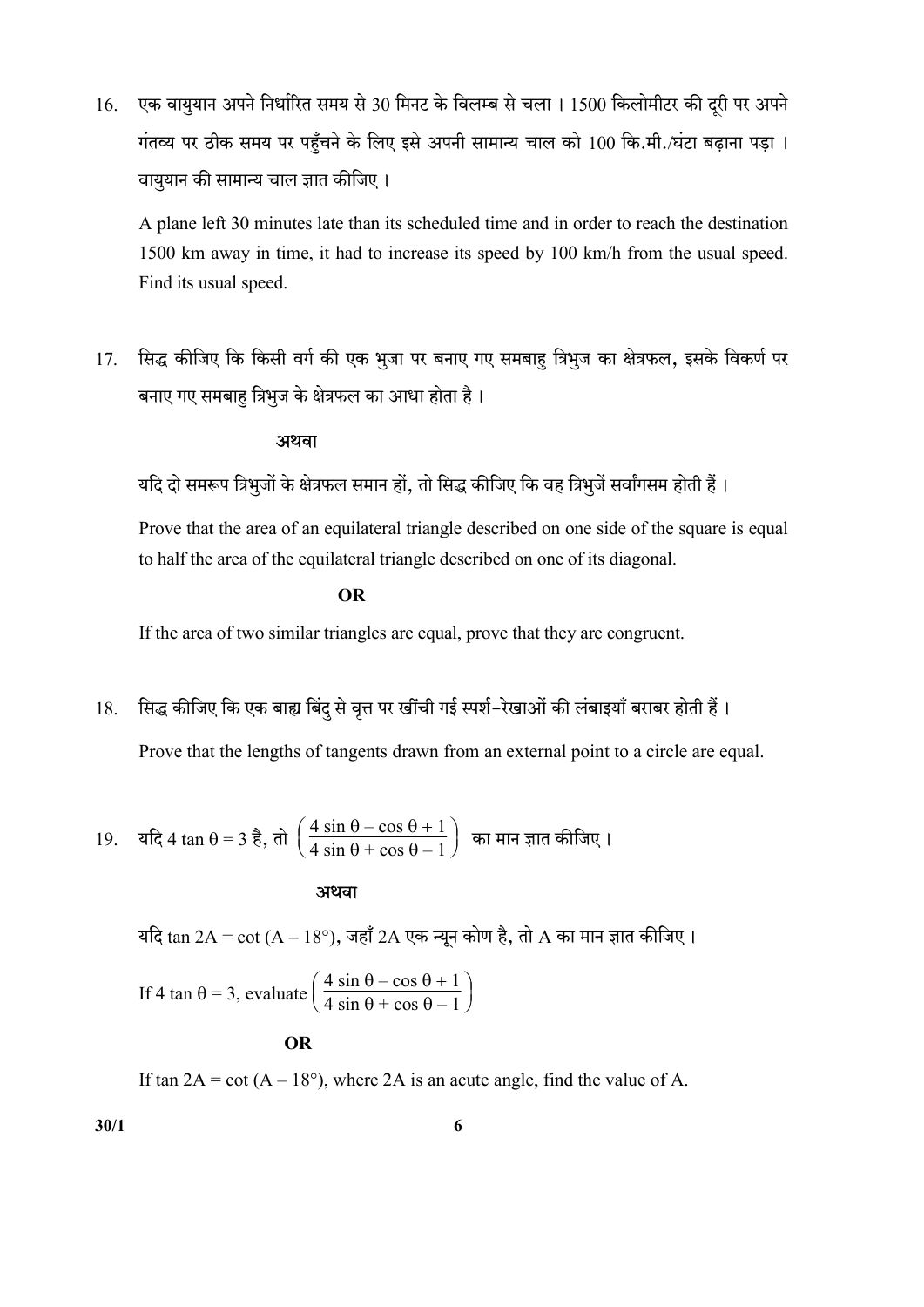20. आकृति-2 में छायांकित भाग का क्षेत्रफल ज्ञात कीजिए। जहाँ वर्ग ABCD के शीर्षों A, B, C तथा D को केन्द्र मान कर खींची गई चापें भुजाओं AB, BC, CD तथा DA के मध्य बिंदुओं क्रमशः P, Q, R तथा S पर दो–दो के जोड़ों में काटती हैं तथा वर्ग की भुजा 12 सेमी है। [ $\pi$  = 3.14 लीजिए]



 Find the area of the shaded region in Fig. 2, where arcs drawn with centres A, B, C and D intersect in pairs at mid-points P, Q, R and S of the sides AB, BC, CD and DA respectively of a square ABCD of side 12 cm. [Use  $\pi = 3.14$ ]



21. लकड़ी के एक ठोस बेलन के प्रत्येक सिरे पर एक अर्ध गोला खोद कर निकालते हुए, एक वस्तु बनाई गई, जैसा कि आकृति-3 में दर्शाया गया है। यदि बेलन की ऊँचाई 10 सेमी है और आधार की त्रिज्या 3.5 सेमी है, तो इस वस्तु का संपूर्ण पृष्ठीय क्षेत्रफल ज्ञात कीजिए।



आकृति $-3$ 

अथवा

चावल की एक ढेरी शंकू के आकार की है जिसके आधार का व्यास 24 मी तथा ऊँचाई 3.5 मी है। चावलों का आयतन ज्ञात कीजिए। इस ढेरी को पूरा-पूरा ढकने के लिए कितने कैनवस की आवश्यकता है ?

 $30/1$  [P.T.O.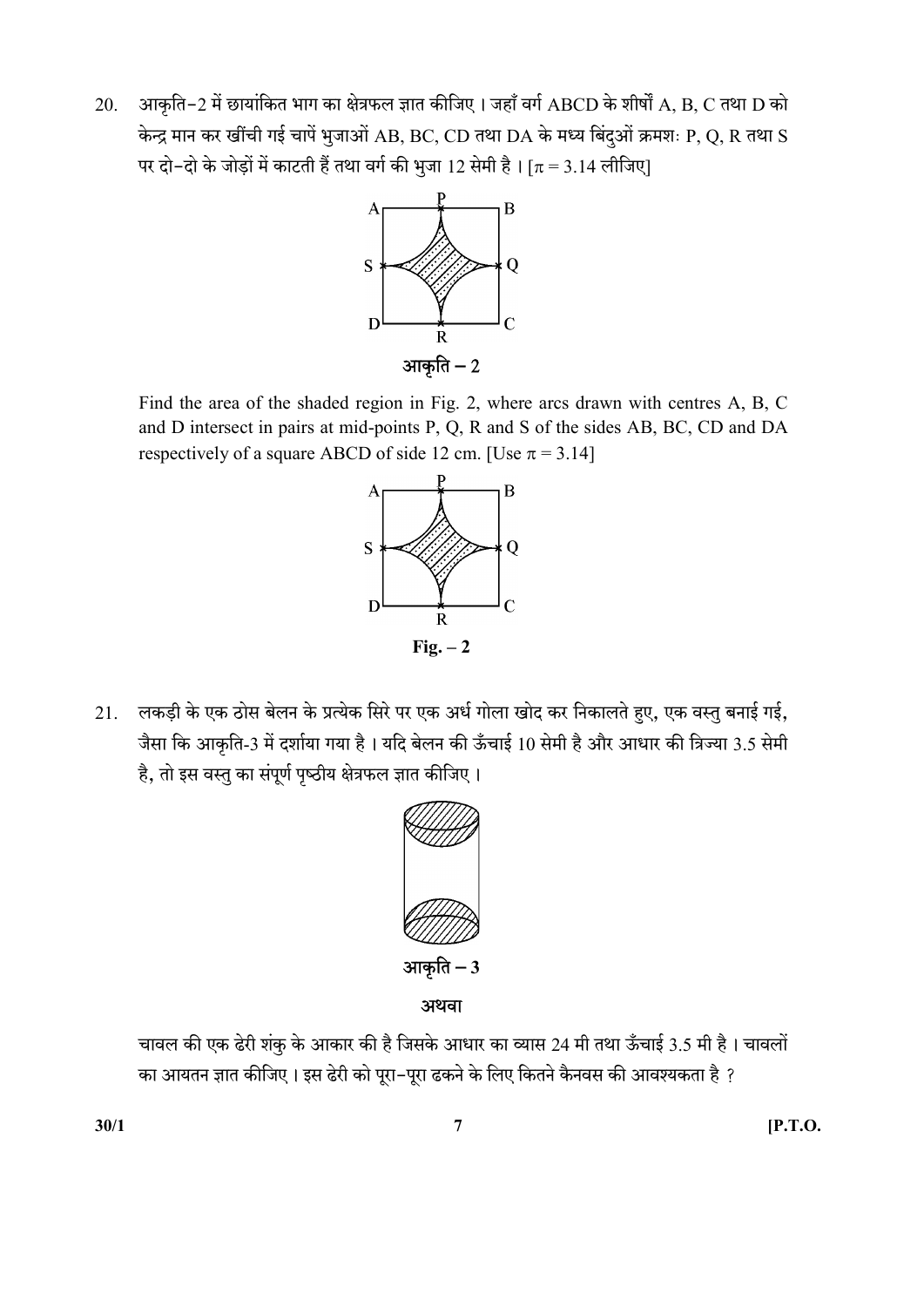A wooden article was made by scooping out a hemisphere from each end of a solid cylinder, as shown in Fig. 3. If the height of the cylinder is 10 cm and its base is of radius 3.5 cm. Find the total surface area of the article.



 A heap of rice is in the form of a cone of base diameter 24 m and height 3.5 m. Find the volume of the rice. How much canvas cloth is required to just cover the heap ?

 $22.$  नीचे दी गई सारिणी में 280 लोगों का वेतन मान दर्शाया गया है:

| वेतन (हजार र में) | लोगों की संख्या |
|-------------------|-----------------|
| $5 - 10$          | 49              |
| $10 - 15$         | 133             |
| $15 - 20$         | 63              |
| $20 - 25$         | 15              |
| $25 - 30$         | 6               |
| $30 - 35$         | 7               |
| $35 - 40$         | 4               |
| $40 - 45$         | 2               |
| $45 - 50$         |                 |

उपरोक्त आँकडों से माध्यक वेतन मान ज्ञात कीजिए।

The table below shows the salaries of 280 persons :

| Salary (In thousand ₹) | <b>No. of Persons</b> |
|------------------------|-----------------------|
| $5 - 10$               | 49                    |
| $10 - 15$              | 133                   |
| $15 - 20$              | 63                    |
| $20 - 25$              | 15                    |
| $25 - 30$              | 6                     |
| $30 - 35$              | 7                     |
| $35 - 40$              | 4                     |
| $40 - 45$              | 2                     |
| $45 - 50$              |                       |

Calculate the median salary of the data.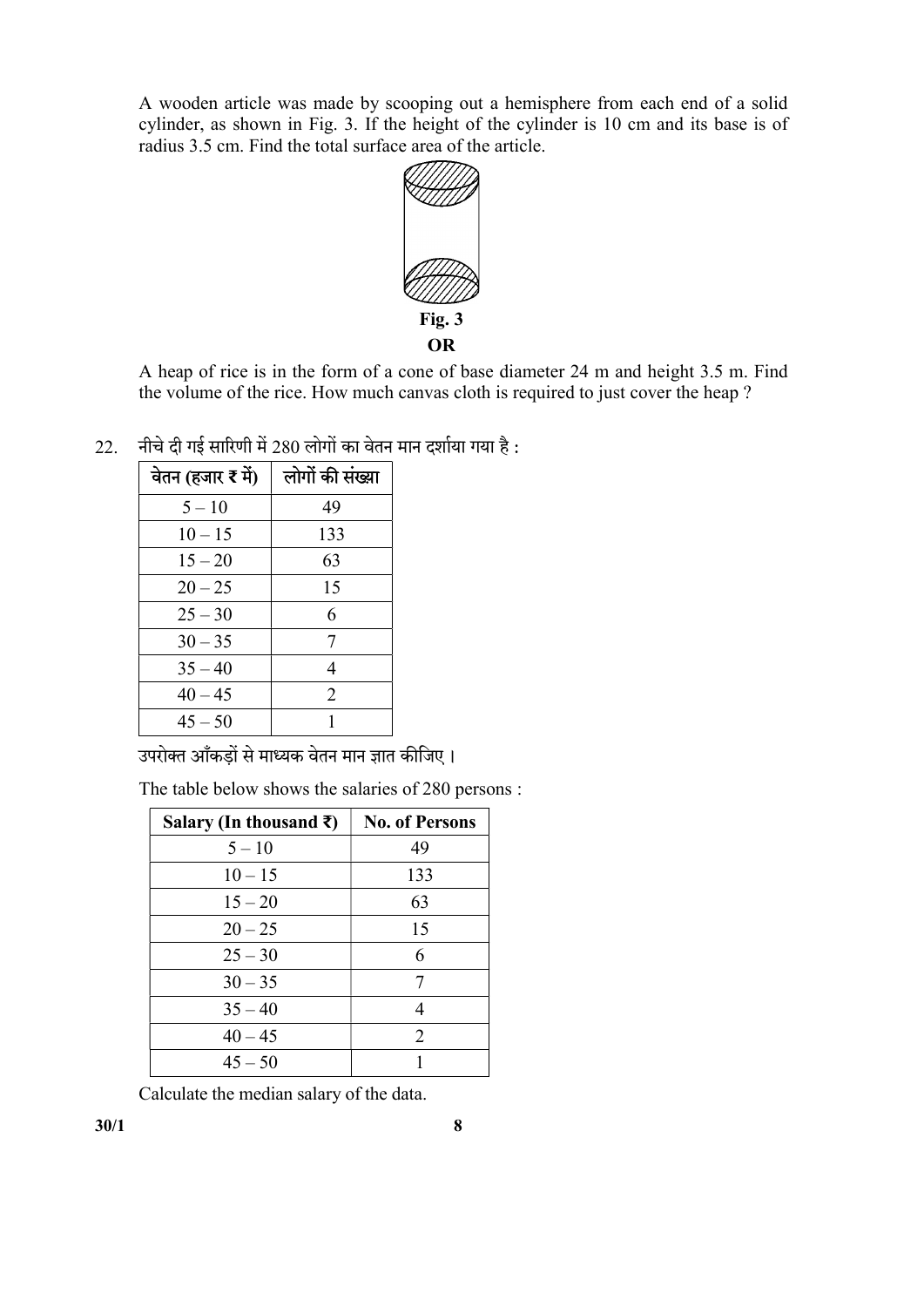# खण्ड – द

# SECTION – D

प्रश्न संख्या 23 से 30 तक प्रत्येक प्रश्न 4 अंक का है।

Question numbers 23 to 30 carry 4 marks each.

23. एक मोटर-बोट जिसकी स्थिर जल में चाल 18 किमी/घंटा है, 24 किलोमीटर धारा के प्रतिकृल जाने में, वही दरी धारा के अनुकूल जाने की अपेक्षा 1 घंटा अधिक लेती है। धारा की चाल ज्ञात कीजिए।

# अथवा

एक रेलगाड़ी किसी औसत चाल से 63 किमी की दूरी तय करती है तथा उसके बाद 72 किमी की दूरी मूल औसत चाल से 6 किमी/घंटा अधिक की चाल से तय करती है। पूरी यात्रा को पूरा करने में यदि 3 घंटे लगते हैं. तो मल औसत चाल ज्ञात कीजिए।

 A motor boat whose speed is 18 km/hr in still water takes 1hr more to go 24 km upstream than to return downstream to the same spot. Find the speed of the stream.

# OR

 A train travels at a certain average speed for a distance of 63 km and then travels at a distance of 72 km at an average speed of 6 km/hr more than its original speed. If it takes 3 hours to complete total journey, what is the original average speed ?

24. एक समांतर श्रेढ़ी के चार क्रमागत पदों की संख्याओं का योग 32 है तथा पहली और आखिरी संख्या के गुणनफल का बीच की दो संख्याओं के गुणनफल से अनुपात 7 : 15 है, संख्याएँ ज्ञात कीजिए।

 The sum of four consecutive numbers in an AP is 32 and the ratio of the product of the first and the last term to the product of two middle terms is 7 : 15. Find the numbers.

25. एक समबाहु त्रिभुज ABC में भुजा BC पर एक बिंदु D इस प्रकार है कि BD =  $\frac{1}{3}$  $\frac{1}{3}$ BC है। सिद्ध कीजिए कि  $9(AD)^2 = 7(AB)^2$ 

# अथवा

सिद्ध कीजिए कि, एक समकोण त्रिभुज में कर्ण का वर्ग शेष दो भूजाओं के वर्गों के योग के बराबर होता है।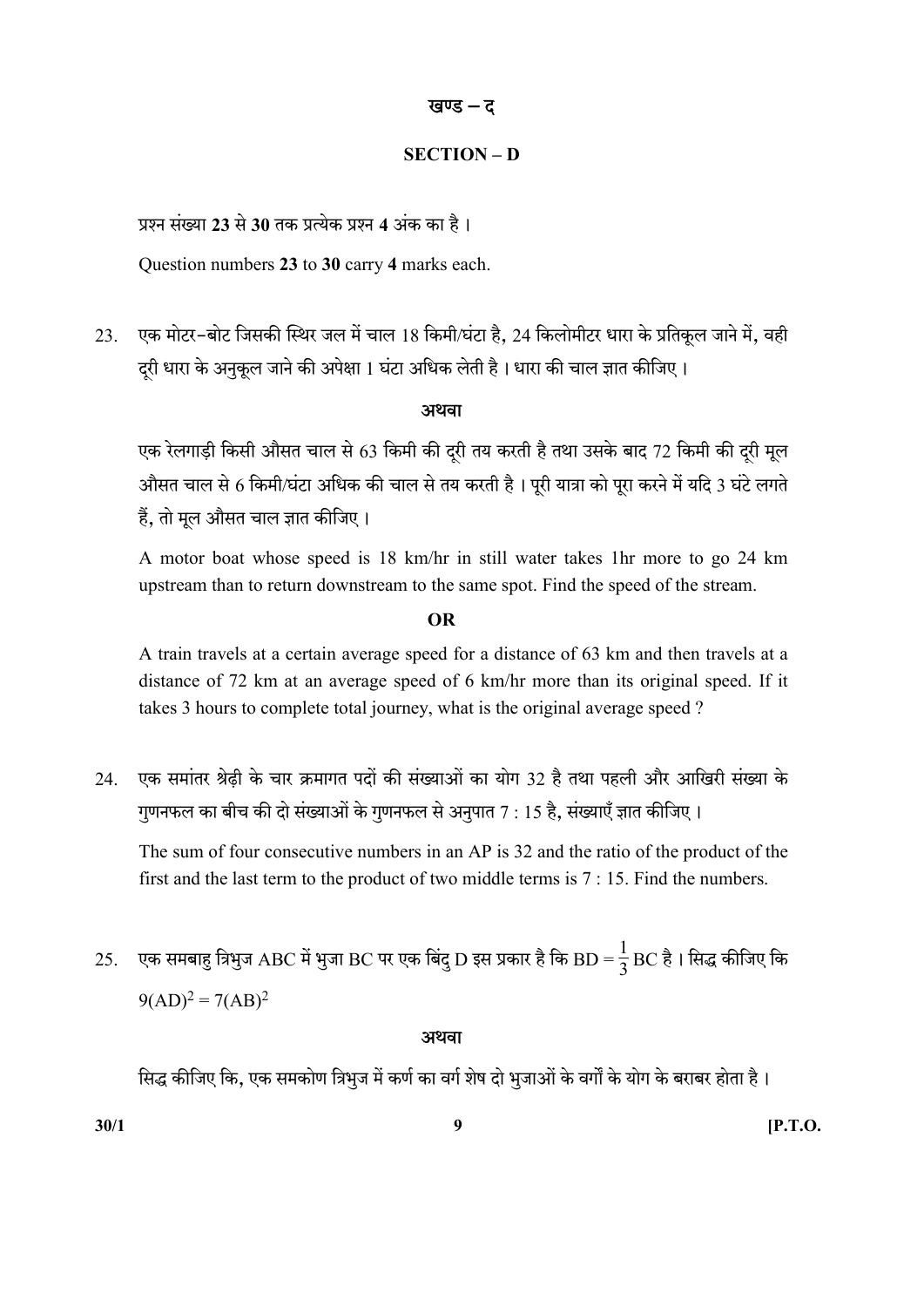In an equilateral  $\triangle$  ABC, D is a point on side BC such that BD =  $\frac{1}{3}$ BC. Prove that  $9(AD)^2 = 7(AB)^2$ 

#### OR

 Prove that, in a right triangle, the square on the hypotenuse is equal to the sum of the squares on the other two sides.

 $26.$  एक त्रिभुज ABC बनाइए जिसमें BC = 6 सेमी, AB = 5 सेमी और  $\angle\text{ABC}$  = 60° हो । फिर एक त्रिभुज की रचना कीजिए, जिसकी भुजाएँ  $\Delta$  ABC की संगत भुजाओं की  $\frac{3}{4}$ गुनी हों ।

Draw a triangle ABC with BC = 6 cm, AB = 5 cm and  $\angle$ ABC = 60°. Then construct a triangle whose sides are  $\frac{3}{4}$  of the corresponding sides of the  $\triangle$  ABC.

27. सिद्ध कीजिए : 
$$
\frac{\sin A - 2 \sin^3 A}{2 \cos^3 A - \cos A} = \tan A
$$

Prove that: 
$$
\frac{\sin A - 2 \sin^3 A}{2 \cos^3 A - \cos A} = \tan A.
$$

- 28. शंकु के छिन्नक के आकार की एक बाल्टी के निचले तथा ऊपरी किनारों के व्यास क्रमशः 10 सेमी तथा 30 सेमी हैं। यदि बाल्टी की ऊँचाई 24 सेमी है, तो ज्ञात कीजिए
	- $(i)$  बाल्टी को बनाने में लगने वाली धात् की शीट का क्षेत्रफल।
	- (ii) बाल्टी बनाने में सामान्य प्लास्टिक को क्यों नहीं लगाना चाहिए ? [ $\pi$  = 3.14 लीजिए]

 The diameters of the lower and upper ends of a bucket in the form of a frustum of a cone are 10 cm and 30 cm respectively. If its height is 24 cm, find :

- (i) The area of the metal sheet used to make the bucket.
- (ii) Why we should avoid the bucket made by ordinary plastic ? [Use  $\pi = 3.14$ ]